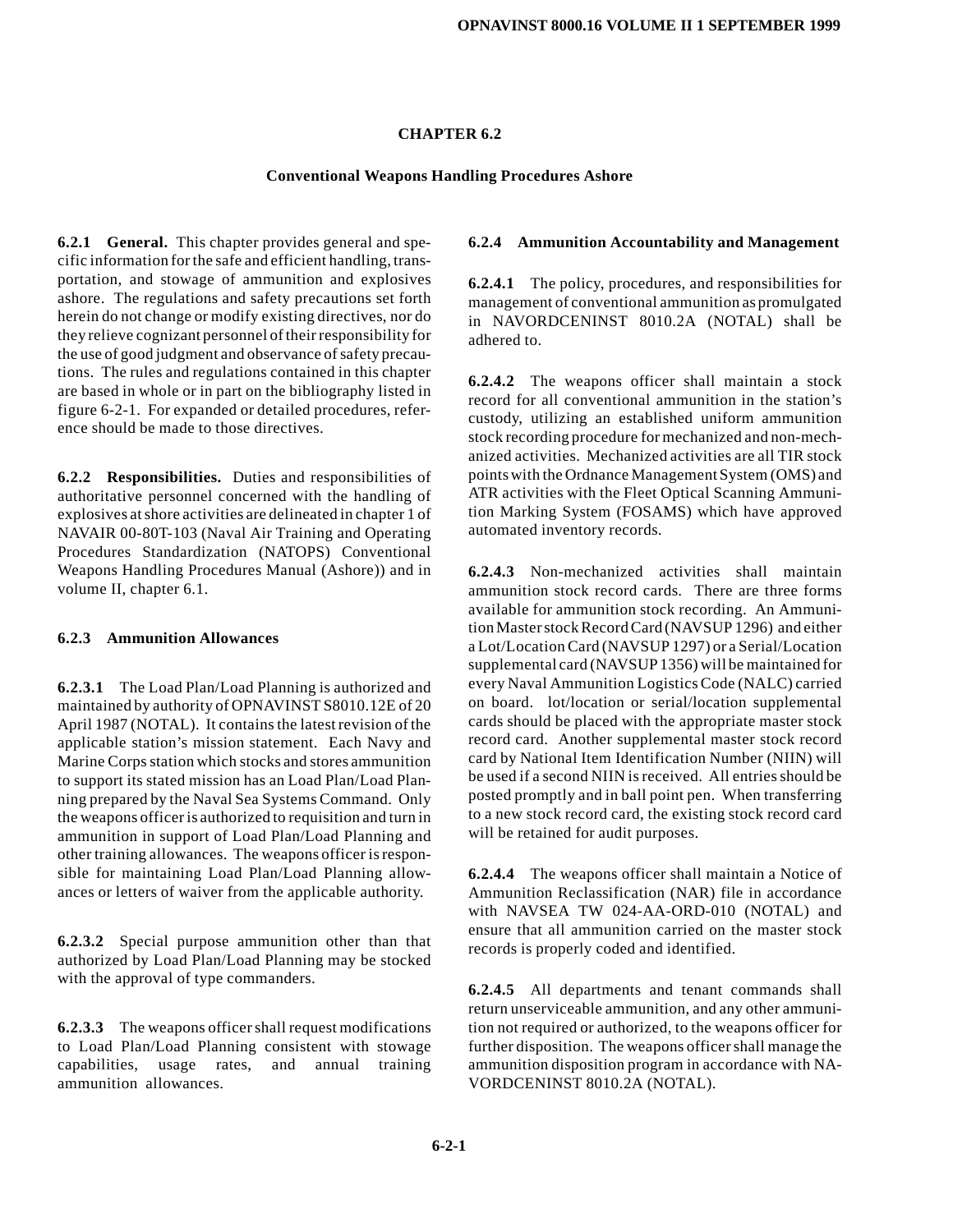# **NAVAIR PUBLICATIONS**

| <b>NAVAIR 00-80R-14</b>      | <b>USN Firefighting and Rescue Manual</b>                              |
|------------------------------|------------------------------------------------------------------------|
| <b>NAVAIR 01-700</b>         | Publication Index on Airborne Weapons Stores                           |
| NAVAIR 01-AIM9-2             | MIM AIM-9 Series SIDEWINDER                                            |
| <b>NAVAIR 01-AIM54-2-3</b>   | MIM AIM-54A PHOENIX                                                    |
| <b>NAVAIR 01-1A-75</b>       | ALM Consumable Material Application for Cleaning and Corrosion Control |
| NAVAIR 01-265GMAD-9-3.12     | <b>MIM AIM-7 Series SPARROW</b>                                        |
| NAVAIR 01-AGM84A-2-1         | MIM AGM-84 HARPOON/SLAM                                                |
| NAVAIR 01-15MGD-1            | Laser Guided Bomb (LGB-2)                                              |
| NAVAIR 01-90TBA-1            | AQM-37A Target (0)                                                     |
| NAVAIR 01-90TBA-3            | AQM-37A Target (1)                                                     |
| <b>NAVAIR 11-1-113</b>       | Safety Precautions for Liquid Fuel                                     |
| <b>NAVAIR 11-1-116B</b>      | Navy Ammunition Logistic Codes (also issued as TW 010-AA-ORD-030)      |
| <b>NAVAIR 11-1F-2</b>        | Airborne Bomb and Rocket Fuze Manual                                   |
| <b>NAVAIR 11-5A-17</b>       | <b>Bombs and Associated Components</b>                                 |
| NAVAIR11-5A-37               | <b>JDAM</b>                                                            |
| <b>NAVAIR 11-15-7</b>        | Pyrotechnic Screening and Marking Devices                              |
| <b>NAVAIR 11-155UU-44/A1</b> | SUU-44 Flare Dispenser                                                 |
| <b>NAVAIR 11-75-63</b>       | Launchers, Single Bay LMU-23/E and Power Bay LMU-24E for Smokey Sam    |
| <b>NAVAIR 11-75A-44</b>      | SUU-44 Flare Dispenser                                                 |
| <b>NAVAIR 11-75A-61</b>      | 2.75-inch Airborne Rocket Launchers (LAU-61/68 Series)                 |
| <b>NAVAIR 11-75A-63</b>      | 5.00-inch Rocket Launchers (LAU-10 Series)                             |
| <b>NAVAIR 11-75ADU475-1</b>  | ADU-475/E GM Adapter                                                   |
| <b>NAVAIR 11-85-1</b>        | Propellent Actuated Devices (PADs)                                     |
| <b>NAVAIR 11-85-5</b>        | Airborne Rockets                                                       |
| <b>NAVAIR 11-85M-2</b>       | Rocket Motors (JATO)                                                   |
| <b>NAVAIR 11-95-1</b>        | M61A1 Gun System                                                       |
| <b>NAVAIR 11-100-1</b>       | Cartridges and Cartridge Actuated Devices                              |
| NAVAIR 11-120A-1.1           | Weapons Packaging, Handling, Stowage                                   |
| NAVAIR 11-120A-1.2           | Weapons Packaging, Handling, Stowage                                   |
| <b>NAVAIR 11-140-5</b>       | Airborne Weapons Assembly Manual, Bombs, Firebombs and Practice Bombs  |
| NAVAIR 11-140-6.1            | Airborne Weapons Assembly Manual, Air-to-Air Tactical Missiles         |
| <b>NAVAIR 11-140-1</b>       | Rapid Rearm Manual                                                     |
| NAVAIR 11-140-6.2            | Airborne Weapons Assembly Manual, Air-to-Ground Tactical Missiles      |
| NAVAIR 11-140-6.3            | Airborne Weapons Assembly Manual, Training Missiles                    |
| <b>NAVAIR 11-140-10</b>      | Airborne Weapons Assembly Manual, LGBs / GBUs                          |
| <b>NAVAIR 11-140-9</b>       | Airborne Weapons Assembly Manual, CBUs                                 |
| <b>NAVAIR 11-140-24</b>      | <b>Ordnance Handling Equipment</b>                                     |
| NAVAIR 16-1-529              | RADHAZ HERO Manual (also issued as OP 3565)                            |
| <b>NAVAIR 19-15BC-10</b>     | Aero 39 Bomb Skid Adapter                                              |
| <b>NAVAIR 19-15BC-12</b>     | Aero 12C Weapons Skid                                                  |
| <b>NAVAIR 19-15BC-13</b>     | Aero 21A Weapons Skid                                                  |
| <b>NAVAIR 19-15BC-18</b>     | A/M32K5 Munitions Set w/Adapters                                       |
| NAVAIR 19-15BC-505           | Aero 21 Weapons Skid                                                   |
|                              |                                                                        |

# **Figure 6-2-1. Bibliography of Applicable References**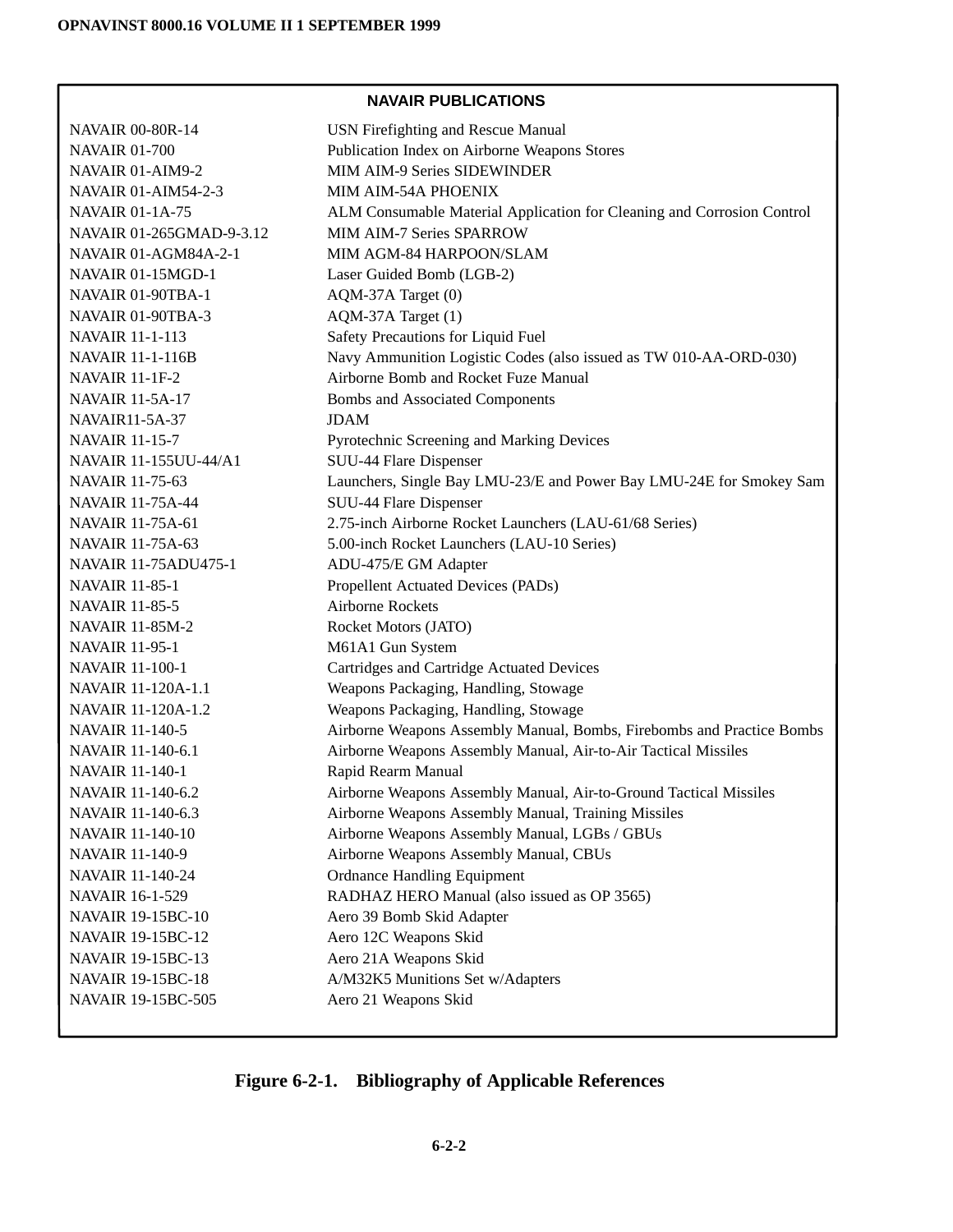NAVAIR 19-15BD-2 Aero 67A Munitions Transporter NAVAIR 19-25E-51 Aero 51 Weapons Trailer NAVAIR 19-25E-61 MHU-126 Weapons Trailer NAVAIR 19-25E-63 MHU-151/M Munitions Trailer NAVAIR 19-95-1 Weapons Handling Equipment Configuration Guide NAVAIR 19-100-1.1 Approved Ordnance Handling Equipment **NAVAIR Directives** NAVAIR 19-600-63.6-1/-4 PMS/Preop Aero 51 Bomb Trailer NAVAIR 19-600-66-6-2 PMS/Aero 47A Loader w/Adapters NAVAIR 19-600-75-6-1/-4 PMS/Preop Aero 21 Skid w/Adapters NAVAIR 19-600-86-6-2 PMS A/S 32K-1A/B Loader w/Adapters NAVAIR 19-600-101-6-1/-4 PMS/Preop MK 7 Bomb Trailer NAVAIR 19-600-145-6-1/-2 PMS/Preop Munitions Set A/M32K-5 NAVAIR 19-600-148-6-1/-2 PMS/Preop LALS NAVAIR 19-600-162-6-1/-2 PMS/Preop MHU-126 Bomb Trailer NAVAIR 19-600-169-6-1/-2 PMS/Preop Aero 61 Sting NAVAIR 19-600-185-6-1/-2 PMS/Preop MHU-151/M Bomb Trailer NAVAIR 19-600-186-6-1 Preop A/S32A-30 Tow Tractor NAVAIR 19-600-189-6-1 PMS MHU-171/E Trailer NAVAIR 19-600-198-6-1 Preop MHU-171/E Trailer NAVAIR AW-820HN-MIB-000 MIM AGM-84 HARPOON NAVAIRINST 4460.1D Policy and Procedures for Air Launched Missile Repairable Material Movement **NAVSEA PUBLICATIONS** NAVSEA OP 5 Volume 1 Ammunition and Explosives Ashore NAVSEA OP 1014 Ordnance Safety Precautions NAVSEA OP 2173 Volumes 1 & 2 Catalog of Ordnance Handling Equipment NAVSEA OP 2165 Volume 1 Navy Transportation Safety Handbook NAVSEA OP 2217 Miscellaneous Chemical Munitions NAVSEA OP 2238 Identification of Ammunition NAVSEA OP 2239 Explosive Driver's Handbook NAVSEA OP 2793 Toxic Hazards of Pyrotechnics NAVSEA OP 3199 Volumes 1 & 2 Safety Precautions for Liquid Propellant NAVSEA OP 3347 USN Ordnance Safety Precautions NAVSEA OP 3565 Volumes 1 & 2 HERO Manual (also issued as NAVAIR 16-1-529) SW023-AH-WHM-010 Handling Ammunition with MHE SW023-AG-WHM-010 On-Station Transportation of Ammunition NAVSEA SG420-AP-MMA-010 Testing of Ordnance Handling Equipment NAVSEA SW020 AC SAF-010/020/030 Transportation and Storage Data for Ammunition, Explosives and Related Hazardous Materials TW 010-AA-ORD-030 Navy Ammunition Logistics Codes TW 024-AA-ORD-010 Ammunition Unserviceable, Suspended NAVSEAINST 4570.1A Demolition and Disposal of Ammunition

**NAVAIR PUBLICATIONS**

**Figure 6-2-1. Bibliography of Applicable References (Cont'd)**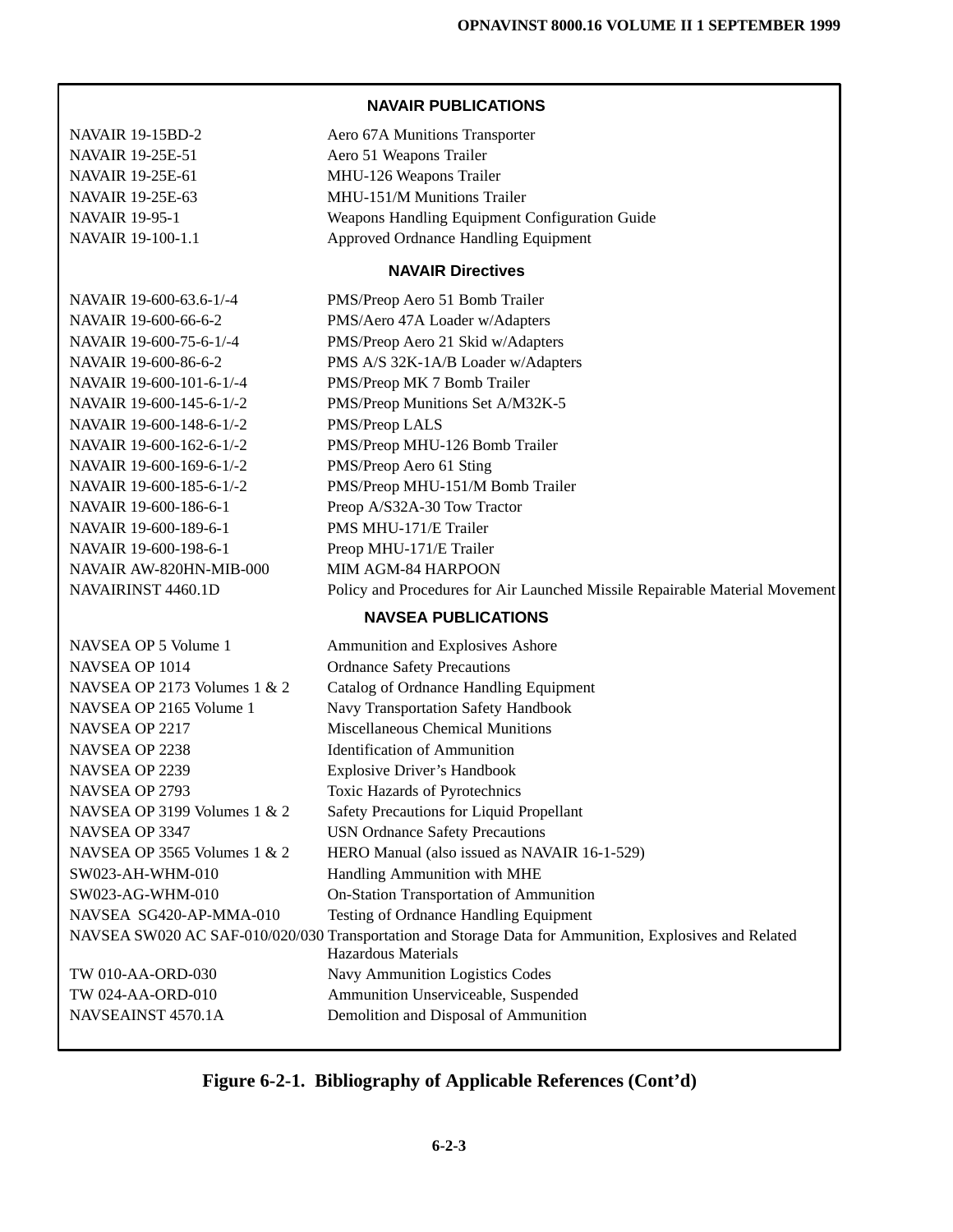| <b>OPNAV Instructions</b> |                                                               |                                                                                                        |
|---------------------------|---------------------------------------------------------------|--------------------------------------------------------------------------------------------------------|
|                           | OPNAVINST 3100.6G                                             | Special Incident Reporting (OPREP-3, Navy Blue and Unit SITREP) Procedures                             |
|                           | OPNAVINST 4790.2G                                             | Naval Aviation Maintenance Program                                                                     |
|                           | OPNAVINST 5102.1C                                             | Mishap Investigation and Reporting                                                                     |
|                           | OPNAVINST 5530.13B                                            | DON Physical Security Instruction for Sensitive Conventional Arms,<br>Ammunition and Explosives (AA&E) |
|                           | OPNAVINST S8010.12E                                           | Nonnuclear Ordnance Requirements (NNOR)                                                                |
|                           | OPNAVINST 8023.2C                                             | U.S. Navy Explosive Safety Policies, Requirements and Procedures                                       |
|                           | OPNAVINST 8027.6E                                             | Naval Responsibilities for Explosive Ordnance Disposal (EOD)                                           |
|                           |                                                               | <b>SECNAV Instruction</b>                                                                              |
|                           | <b>SECNAVINST 5000.2B</b>                                     | Small Arms and Weapons Management                                                                      |
|                           | SECNAVINST 5500.4G                                            | Missing, Lost, Stolen, or Recovered Government Property; Reporting of                                  |
|                           | SECNAVINST 5510.30A                                           | <b>DON Personnel Security Program</b>                                                                  |
|                           |                                                               | <b>COMNAVAIRLANT/PAC Directives</b>                                                                    |
|                           | COMNAVAIRPACINST C8011.6                                      | <b>Training Ordnance Requirements</b>                                                                  |
|                           | COMNAVAIRLANTINST 8023.5G/                                    |                                                                                                        |
|                           | COMNAVAIRPACINST 8023.2F<br><b>COMNAVAIRESFORINST 8025.1F</b> | Conventional Aviation Ordnance Qualification and Certification Program                                 |
|                           |                                                               | <b>NAVSUP Directives</b>                                                                               |
|                           | NAVSUPINST 4440.115                                           | Physical Security                                                                                      |
|                           | NAVSUPINST 4440.132A                                          | Inventory Accuracy Office Program                                                                      |
|                           | NAVSUP Pub 505                                                | Packaging and Handling of Dangerous Materials for Transportation by<br>Military Aircraft               |
|                           |                                                               | <b>COMNAVORDCEN Instruction</b>                                                                        |
|                           | NAVORDCENINST 8010.2A                                         | Policy, Procedures, Responsibilities for Supply Management of Ammunition                               |
|                           |                                                               | <b>CINCLANT/CINCPACFLT Instructions</b>                                                                |
|                           | <b>CINCPACFLTINST 8010.12</b><br>CINCLANTFLTINST 8027.3C/     | Fleet Ammunition Requisition and Reporting Guide                                                       |
|                           | CINCPACFLTINST 8027.1 M                                       | <b>Explosive Ordnance Disposal</b>                                                                     |
|                           |                                                               |                                                                                                        |
|                           |                                                               |                                                                                                        |
|                           |                                                               |                                                                                                        |

# **Figure 6-2-1. Bibliography of Applicable References (Cont'd)**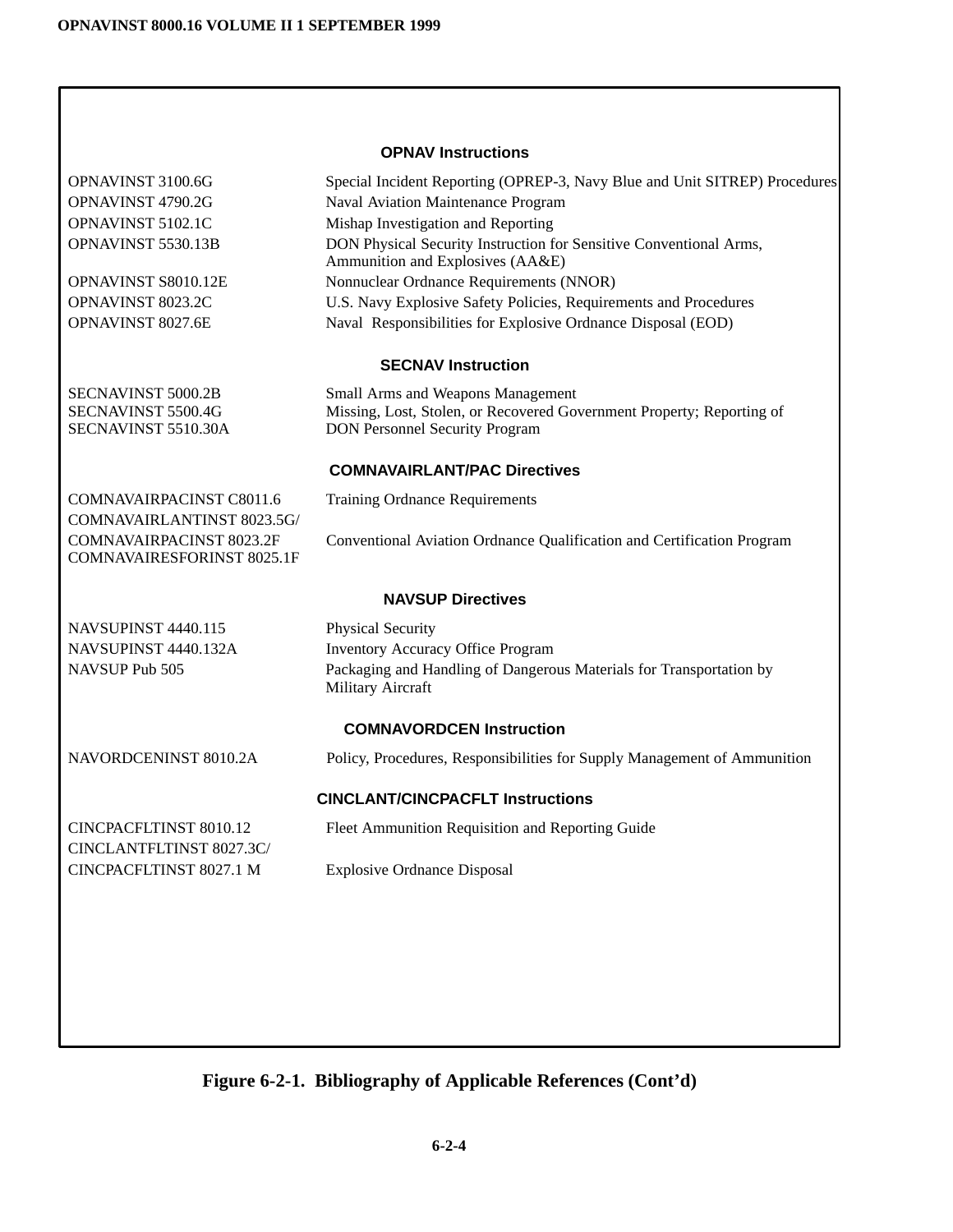## **6.2.5 Ammunition Requisition, Issue, and Return Procedures**

**6.2.5.1** Ammunition requests shall be delivered to the weapons department ammunition accounting section within the time frame specified in the station's ordnance handling instruction. All department heads and squadron commanding officers shall provide the weapons officer with a continually updated list, with signature specimens affixed, of all personnel authorized to sign DD 1348 requisitions for ammunition. All requests for assembled ammunition must be accompanied by a DD 1348 requisition for all major and ancillary components of the all-upround.

**6.2.5.2** Propellent Actuated Devices (PADs) requisitioning policy is described in NAVAIR 11-85-1 (NOTAL). These items are manufactured in limited quantities and are not carried as stock items. PADs requisitioning shall be handled in the following manner:

a. PADs requiring replacement during aircraft calendar inspection should be requisitioned 90 days in advance of the requirement.

b. While based ashore, and when directed by their type commander, fleet squadrons may be authorized early replacement of PADs that will expire during deployment. When PAD are requisitioned for this purpose, the remarks section of the DD 1348 shall be so annotated.

c. Requisitions for replacement of damaged PADs shall cite the applicable naval aviation maintenance discrepancy report serial number and the date time group of the message report.

**6.2.5.3** Ammunition requiring assembly shall be assembled by the weapons department at the naval air station and marine aviation logistics squadron at a Marine Corps air station and issued as an all-up-round in the configuration specified on the DD 1348 requisition.

**6.2.5.4** All ammunition other than all-up-rounds shall be issued in their original shipping containers or in an approved metal ammunition shipping container.

**6.2.5.5** Due to the Hazards of Electromagnetic Radiation to Ordnance (HERO) considerations, chaff, decoy flares, associated impulse cartridges, and 2.75-inch and 5.00-inch rockets shall be issued only after being properly and safely loaded inside the dispenser unit.

**6.2.5.6** All ammunition returned to the weapons department shall be accompanied by a properly completed DD 1348-1 (DOD single line item release/ receipt document) in its prescribed shipping container. The weapons department shall provide shipping containers when the original is not available. Containers and documents shall reflect the national stock number, naval ammunition logistics code, MK and MOD, nomenclature, lot number(s), serial numbers, and condition code.

**6.2.5.7** For CADs and PADs, a DD 1577-2 (unserviceable (repairable) tag-material) shall accompany the DD 1348-1 turn in document and material. All repairable CADs and PADs shall be turned in packaged in the shipping container received with the replacement item.

**6.2.5.8** The weapons department shall return to not ready-for-issue stock all ammunition returned from squadrons in condition code K (serviceable condition unknown) pending verification of actual condition code. The item(s) shall be accompanied by a properly completed DD 1348-1 indicating the known item data, the material condition code, and annotated "Gain by Fleet Return." Disposition will be requested through normal channels.

**6.2.6 Armament Weapons Support Equipment.** All equipment authorized for the handling of conventional weapons shall be maintained and serviced in strict accordance with existing directives. Detailed information pertaining to the handling of such equipment can be found in volume II section 8.

## **6.2.7 Transportation of Explosives**

**6.2.7.1** All vehicles used to transport ammunition and explosives on or off military installations shall have fully operable electrical and mechanical systems and be equipped with all safety equipment required by NAVSEA OP 2165 volume 1 and NAVSEA OP 2239.

**6.2.7.2** The driver of on-base, explosive-laden vehicles shall be thoroughly familiar with the applicable portions of NAVSEA OP 2239 and SW023-AG-WHM-010.

**6.2.7.3** All rulesand regulationspertaining to on-station transportation of explosives shall apply for off-station movement including the following:

**6.2.7.3.1** The supply officer will schedule all off-station explosive movements utilizing commercial carriers or public works department vehicles and drivers. All off-station explosive movements shall be in accordance with the following government directives:

a. DOD Regulation 5200.1-R of 1 January 1997 (NOTAL).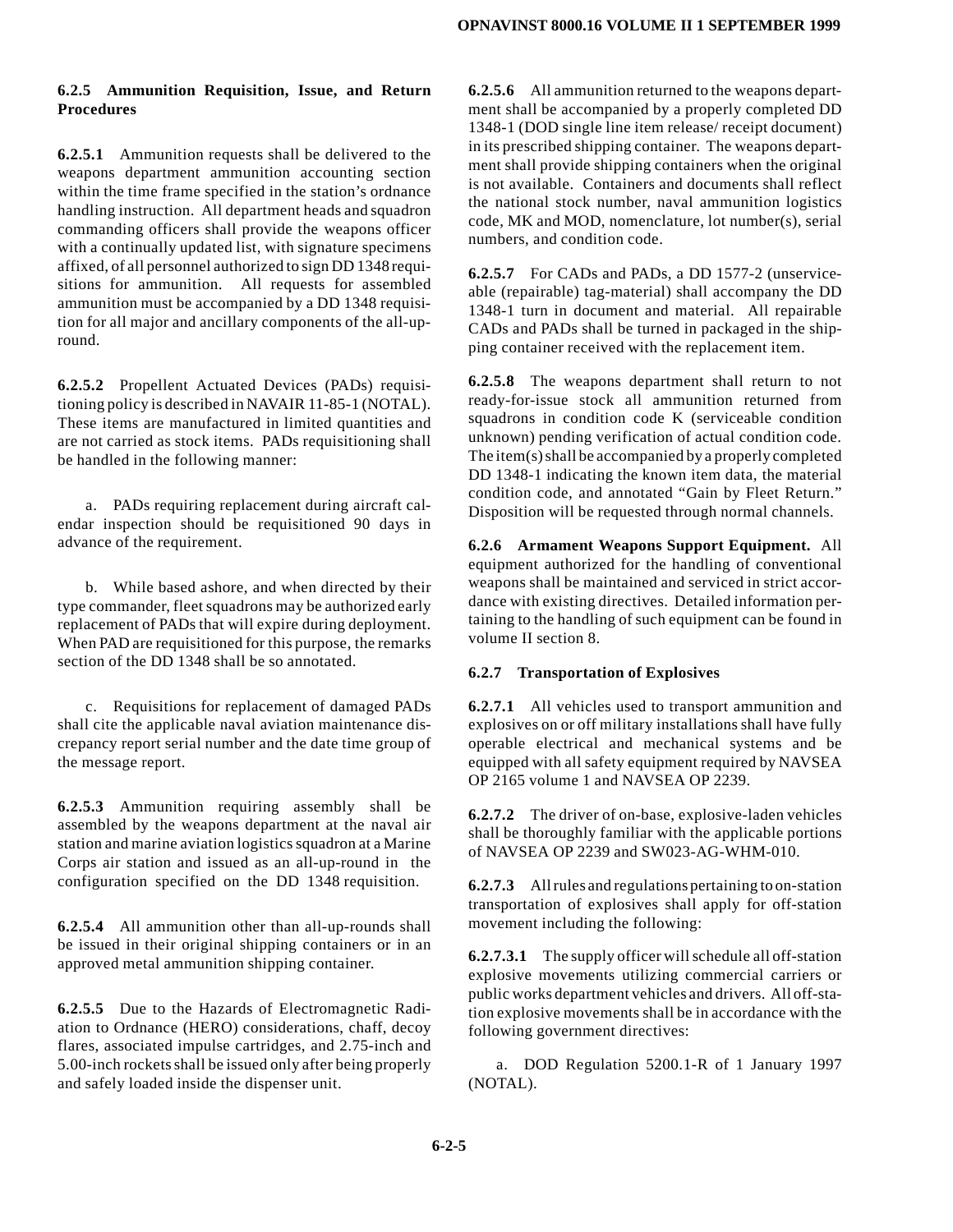b. OPNAVINST 5530.13B (NOTAL).

c. CINCPACFLTINST 8010.12 (Pacific Fleet activities only) (NOTAL).

- d. NAVSEA OP 2239.
- e. NAVSEA OP 2165 Volume 1
- f. NAVORDCENINST 8010.2A (NOTAL).
- g. NAVSEA SW020-AC-SAF-010/020/030.

**6.2.7.3.2** The public works transportation officer shall ensure all vehicles provided to the supply officer and public works officer for off-station explosive movements are in fully operable condition and capable of passing inspection in accordance with DD 626 (motor vehicle inspection form).

**6.2.7.3.3** Required off-station explosives movement forms shall be completed as follows:

- a. Supply Officer.
	- DD 1907, Signature and Tally Record

• DD 1387-2, Special Handling Data/ Certification

• DD 1348-1 DOD Single Line Item Release/Receipt Document

- Standard 1183, Government Bill of Lading
- b. Public Works Officer.

 $\bullet$  NAVFAC 9-11240/1, Vehicle/Equipment Request and Record

• NAVMC 10627, Vehicle/Equipment Operational Record

c. Weapons Officer.

• DD 836, Special Instructions for Motor Vehicle Drivers

- DD 626, Motor Vehicle Inspection
- DD 1387-1C, Waterproof Shipping Tag

• NAVSEA 8023/3, Railroad Car Inspection Report

**6.2.7.3.4** For off-station shipments, the supply officer shall ensure the following directives are complied with for shipment security and documentation:

• DOD Regulation 5200.1-R of 1 January 1997 (NOTAL)

- DOT Exemption E-868 (NOTAL)
- $\bullet$  OPNAVINST 5530.13A (NOTAL)

 $\bullet$  Chapter 7 and table 7-3 of NAVSEA OP 2165 Volume I (NOTAL)

 $\bullet$  NAVSEA TW 010-AA-ORD-010 (NOTAL)

• NAVSUP Manual Volume V (article 52150) (NOTAL)

**6.2.7.3.5** United States Navy numbered seals (NSN 9Z5340-00-084-1570) provided by the supply officer shall be used on the following Arms, Ammunition, and Explosives (AA&E):

a. All rail and truck shipments of classified AA&E categorized as I, II, III, or IV security risk.

b. All metal containers designed for strap-seal (missile containers).

c. All closed compartments of vehicles when used to transport AA&E category I, II, III, or IV material.

d. Carload and less than carload shipments of AA&E under DOT Exemption E-868.

e. AA&E shipments to which the carrier is to be denied access.

**6.2.7.3.6** When seals are applied to commercial carrier shipments, the seal numbers, seal ownership, and applying activity shall be annotated on the Government Bill of Lading and DD Form 1348-1.

**6.2.7.3.7** When a shipment contains classified material, a seal tag and a seal notice shall be affixed on and near the seal.

**6.2.7.3.8** When AA&E is classified CONFIDENTIAL, unit weight is over 200 pounds, and material is packaged in a container with strap sealsapplied, the material shall be shipped as unclassified. In addition, CONFIDENTIAL material packaged in a domestic or fleet issue unit load in accordance with MIL-STD/ WR50 series requirements shall be shipped as UNCLASSIFIED. In either case, the material may be shipped by any authorized mode.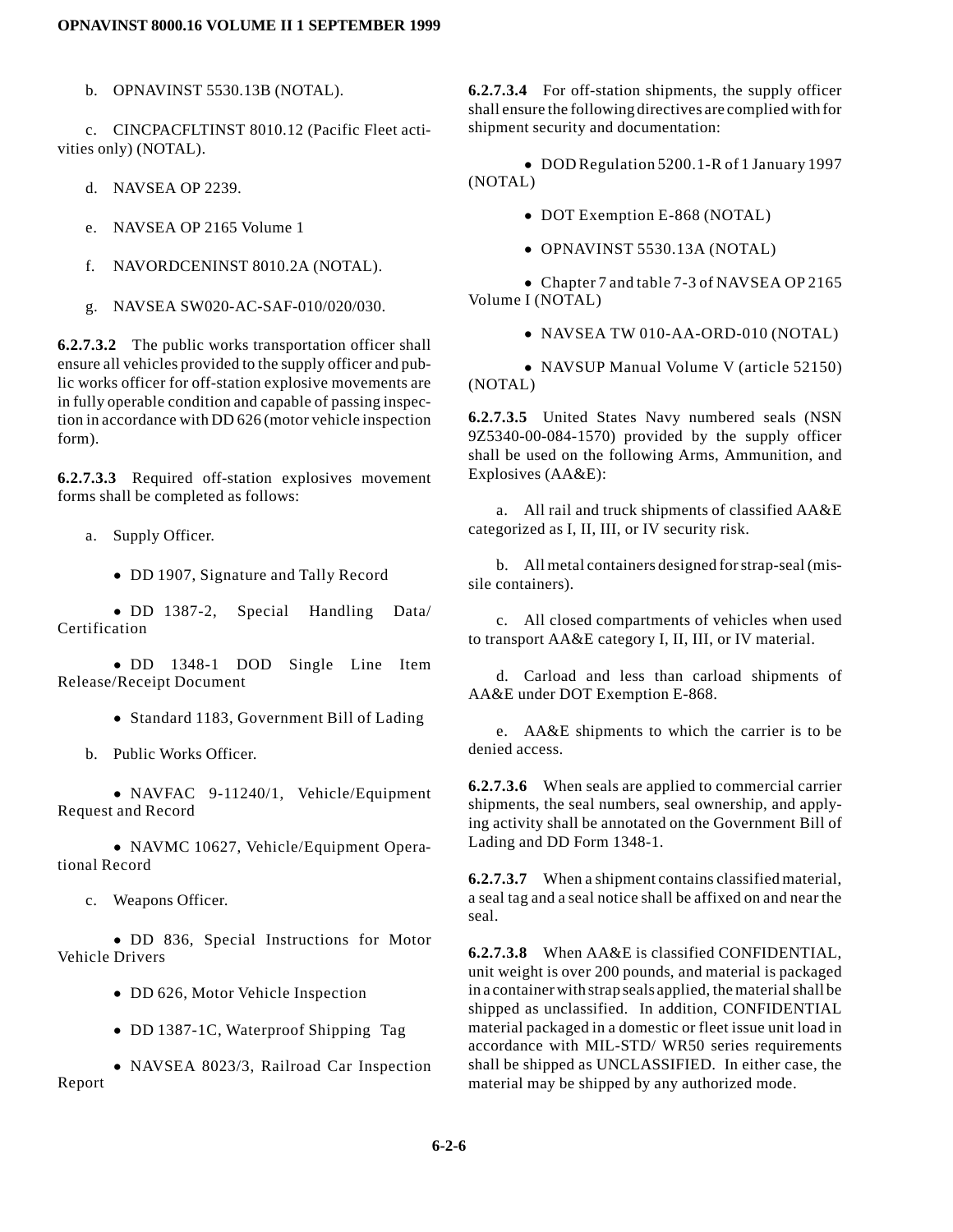**6.2.7.3.9** Incoming sealed shipments shall be thoroughly inspected by the receiving department (weapons or supply). Seal numbers shall be compared with the DD 1348-1 and the Government Bill of Lading. If seal isintact and the numbers match, the word "INTACT" shall be annotated on the Government Bill of Lading. Refer to NAVSEA OP 2165, Volume 1, for procedures to follow for discrepant shipments.

### **6.2.8 Magazines and Magazine Areas**

**6.2.8.1** All magazines and magazine areas are under the cognizance of the station weapons officer and shall be administered and maintained in accordance with NAV-SEA OP 5, Volume 1 and NAVSEA SW020-AC-SAF-010/ 020/030.

**6.2.8.2** The physical security of ammunition and explosives stored in the station's magazines shall be provided for in accordance with OPNAVINST 5530.13B (NOTAL).

**6.2.8.3** Ammunition storage requirements, magazine condition, and magazine area encroachment due to offbase construction shall be continually monitored to ensure that explosive safe quantity distances and storage criteria is maintained in accordance with NAVSEA OP 5 (NOTAL). Should a violation of regulations be detected, and resolution at the local level is impossible, a waiver or exemption shall be requested in accordance with OPNA-VINST 8023.20E (NOTAL).

#### **6.2.9 Assembly and Disassembly**

**6.2.9.1** Due to the inherent dangers involved, the assembly and disassembly of aviation ordnance shall be closely controlled. All weapons unpacking, assembly, and disassembly shall be accomplished in accordance with NAV-SEA OP 5, NAVSEA OP 3565/NAVAIR 16-1-529, the appropriate checklist, and the Naval Air Systems Command (NAVAIRSYSCOM) technical manuals.

**6.2.9.2** Assembly or disassembly of components shall be conducted only in the station's approved ordnance assembly area and shall be accomplished by properly qualified and certified weapons department personnel at naval air stations and marine aviation logistics squadron personnel at Marine Corps air stations.

**6.2.9.3** The assembly and disassembly areas shall be maintained HERO safe whenever the ordnance being handled is HERO susceptible. In the event HERO- susceptible ordnance must be handled, the officer in charge of the evolution shall request the operations officer to set the appropriate HERO emission control condition prior to exposing the HERO-susceptible ordnance to radio frequency environments.

## **6.2.10 Ordnance Handling and Loading Pads and Combat Aircraft Loading Areas**

**6.2.10.1** Ordnance handling pads and/or Combat Aircraft Loading Areas (CALA) are areas that are designed and constructed to meet the explosive safety requirements of NAVSEA OP 5 and DOD explosive safe quantity distances during the loading or downloading of high explosives on combat and cargo aircraft. A map depicting the exact location of the ordnance handling pad and/or CALA should be included in the station's air operations manual and ordnance handling instruction.

**6.2.10.2** Use of the pad and/or CALA is mandatory during the loading, downloading, and rearming of aircraft carrying hazard class 1.1 and 1.2 explosives, also certain hazard class 1.3 and 1.4 explosives are required to use the pad and/or CALA.

**6.2.10.3** The pad and/or CALA shall be used for all emergency safing and downloading of HERO-unsafe or HERO-susceptible ordnance and hung ordnance that cannot be adequately safed in the arming and dearming areas.

**6.2.10.4** Rules and regulations pertaining to the operation and scheduling of the ordnance handling pad and/or CALA shall be included in the station's ordnance handling instruction and the air operations manual.

## **6.2.11 Aircraft Loading and Downloading**

**6.2.11.1** All aircraft loading and downloading will be conducted by qualified, certified personnel in accordance with OPNAVINST 8023.2C (NOTAL) or MCO 8023.3 (NOTAL) and applicable type commander instructions utilizing the appropriate NAVAIRSYSCOM conventional weapons and stores loading manual and checklist. Loading information contained in these manuals and checklists shall not be construed as authority to load any weapon or store for flight. The appropriate aircraft tactical manual shall be consulted for the authorized loading configuration of any weapon, store, or combination. More detailed information and safety regulations regarding the handling of explosives and loading of aircraft with ordnance at shore activities can be found in NAVAIR 00-80T-103 (NATOPS Conventional Weapons Handling Procedures Manual Ashore).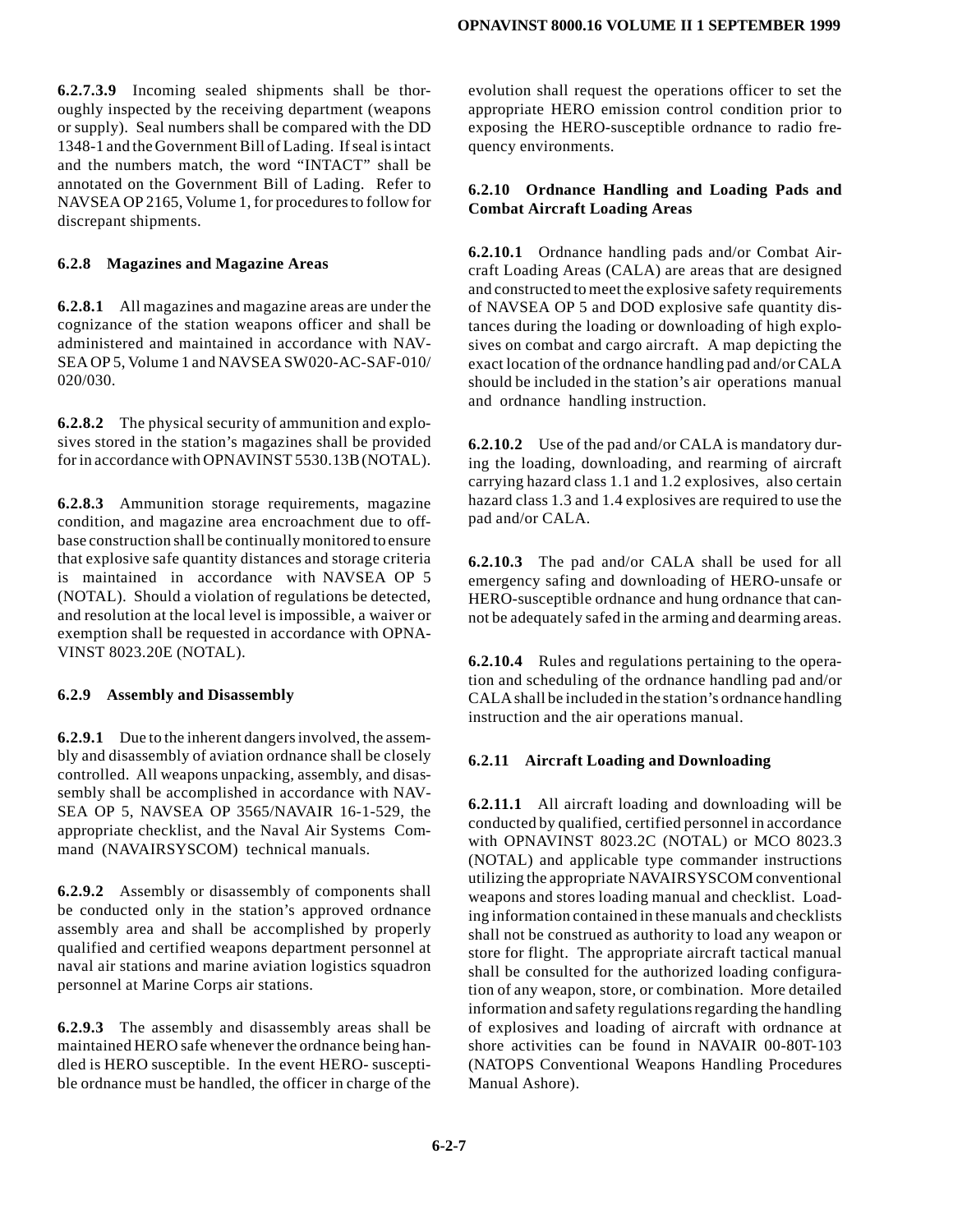**6.2.11.2** The primary area for loading and downloading explosives and other hazardous material is the ordnance handling pad.

**6.2.11.3** All explosive and ammunition loading or downloading from aircraft shall be accomplished in strict accordance with the appropriate loading manual. Aircraft loaded with ammunition must meet the quantity and distance separation requirements specified in the appropriate NATOPS manual.

## **6.2.12 Aircraft Arming and Dearming**

**6.2.12.1** All aviation ordnance capable air stations shall have designated arming or dearming areas, normally near the ends of runways. Maps showing the location of such areas should be included in the station's air operations manual and ordnance handling instruction.

**6.2.12.2** All aircraft, ordnance, and weapons will be armed, safed, and dearmed in compliance with the NAV-AIRSYSCOM weapons loading checklist. Tasks to be performed in the checklist "rearm" area may be accomplished in the designated loading areas or in the rearming areas. All tasks to be performed in the "arming" area shall be conducted only in the designated arming areas. If a conflict exists between this instruction and the applicable NATOPS, then the NATOPS manual shall govern and the discrepancy reported to CNO (N881) using the procedures established in volume I chapter 1.1.

**6.2.12.3** Arming and dearming shall be conducted only while the aircraft is at a complete stop and control of that aircraft has been turned over to the arming and dearming supervisor. Arming and dearming hand signals shall be in accordance with the NATOPS Conventional Weapons Handling Procedures Manual Ashore and figure 6-1-1.

## **6.2.13 Maintenance On Loaded Aircraft**

**6.2.13.1** Loaded aircraft shall be construed to mean aircraft with any explosive, propellant, or pyrotechnic device on board regardless of purpose or intended use.

**6.2.13.2** Per NAVSEA OP 3347, Second Revision, any equipment normally containing explosives or explosive devices shall have the explosives or explosive devices removed prior to commencing maintenance on that system, and certified in writing. Certification for aircraft may be accomplished by use of the Visual Information Display System/Maintenance Action Form. Although maintenance on loaded aircraft is prohibited, minor maintenance and routine servicing necessary to ready the aircraft for the next launch may be conducted after all weapons have been safed to the maximum degree as specified in the NAVAIRSYSCOM weapon and stores loading checklists with the following restrictions:

a. Maintenance requiring application of electrical power to the armament or weapons release and control circuitry shall not be performed.

b. Aircraft requiring extensive troubleshooting, engine removal, or complete jacking are not considered readily available for flight and shall be downloaded.

c. Freshwater washdown of aircraft carrying any type weapon (including captive carry) is prohibited until download is complete.

**6.2.13.3** After a "WARNING" placard or control stick cover is prominently displayed in the cockpit, the maintenance or servicing of loaded aircraft which requires application of electrical power is limited to:

a. Refueling by fuel truck only.

b. Replacement and checkout of communications or navigation equipment.

c. Replacement or checkout of engine performance and flight instruments.

d. Engine low power turn up.

e. Flight control and hydraulic system checks.

#### **6.2.14 Nose Dock and Hangared Aircraft**

**6.2.14.1** No explosive devices shall be allowed to remain on board aircraft which are hangared in nose docks or other maintenance or shelter facilities ashore except as follows:

a. Emergency egress systems and classified equipment destructors.

b. Pylon explosive bolts in F-4 type aircraft.

c. Ejection rack separation cartridges when fuel tanks are installed (BRU-9/10/11).

d. MK 64 signals, underwater sound loaded in patrol or antisubmarine warfare aircraft in designated storage racks.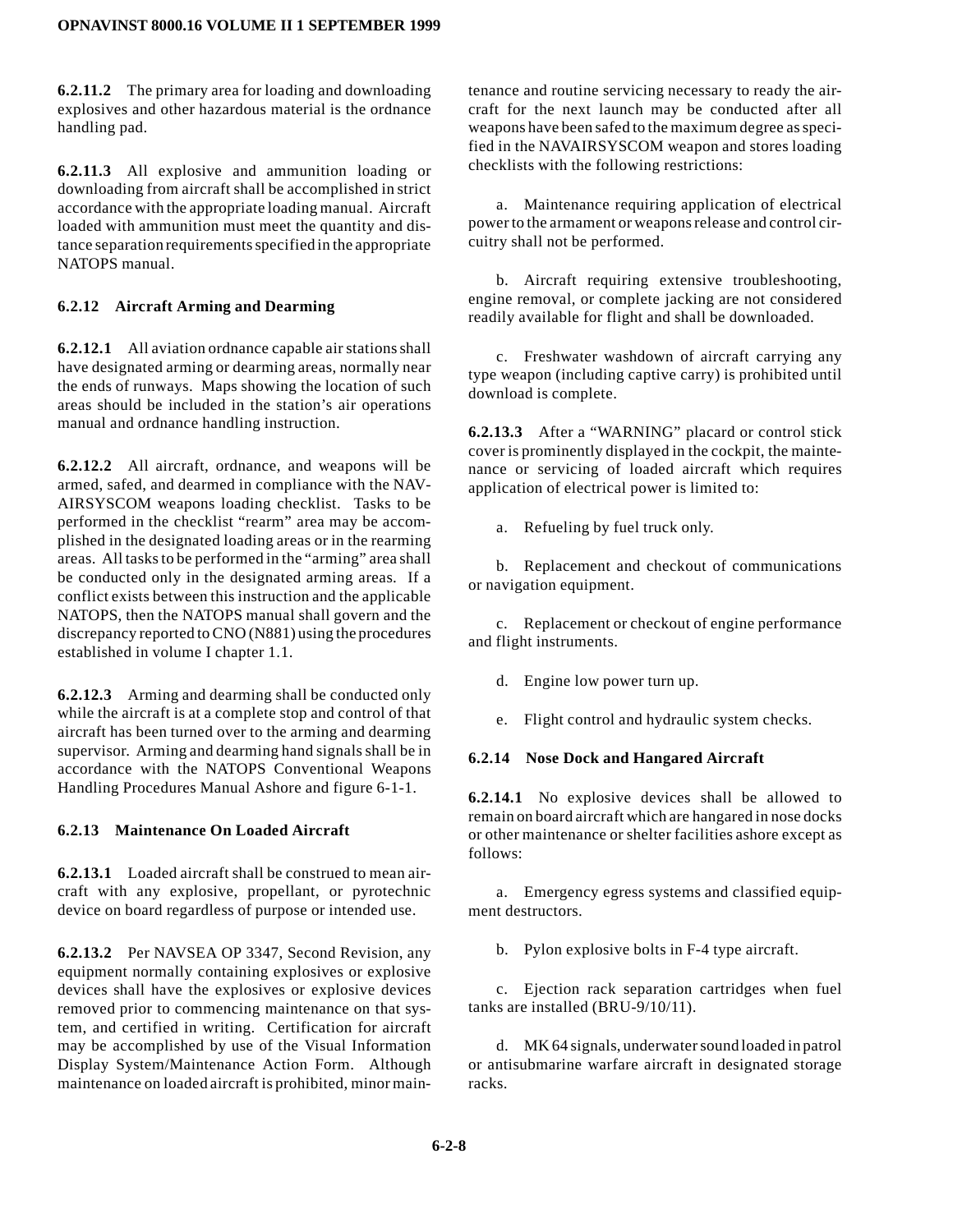e. Fire extinguisher cartridges installed in aircraft (exempt from safing requirements).

f. All other cartridges shall be removed prior to parking aircraft in these facilities.

**6.2.14.2** In all cases, safety precautions for installed items shall be strictly adhered to; safety pins installed and cartridges electrically disconnected or mechanically locked to prevent the possibility of inadvertent firing. When maintenance is to be performed on an aircraft and the possibility of firing these items exists, in no case shall they be left in or on the aircraft.

**6.2.14.3** Under conditions of war or extreme emergency, these requirements may be modified as necessary with the concurrence of the commanding officer. This may include ready alert aircraft during times of adverse weather. Safety precautions commensurate with the objective to be accomplished must be observed at all times.

#### **6.2.15 Aircraft Fueling and Defueling**

**6.2.15.1** Simultaneous fueling and loading or downloading of weapons is strictly prohibited.

**6.2.15.2** Fueling of explosive-loaded aircraft with fuel trucks is authorized on the flight line or ordnance handling pad, provided the stores are properly safed in accordance with the applicable aircraft weapon and stores loading manual and checklist.

**6.2.15.3** Hot refueling of explosive-loaded combat aircraft is prohibited. Explosive-loaded combat aircraft are prohibited from entering the fueling pits. Hot refueling of aircraft with hung ordnance of any type is prohibited.

**6.2.15.4** Hot refueling of aircraft with the following unexpended aircraft stores is authorized, providing they have been safed and dearmed in accordance with the aircraft weapons and stores loading manual or checklist.

a. M61A1 gun systems loaded only with target practice ammunition, providing the gun is not jammed.

b. Unexpended MK 80 series, MK 76 and MK 106, or other practice bombs with flash or impact signals.

c. Captive carry missiles without live warheads and motors.

d. Unexpended dummy ordnance.

e. Internally carried unexpended pyrotechnics and signals, underwater sound.

f. Unexpended chaff and impulse cartridges in ALE series dispensers.

#### **6.2.16 Hung and Unexpended Ordnance**

**6.2.16.1** Hung ordnance is any airborne weapon which could not be dropped or fired due to a weapon, rack, or circuit malfunction. Unexpended ordnance is any airborne weapon that has not been subjected to attempts to fire or drop and is presumed to be in normal operating condition and can be fired or jettisoned if necessary.

**6.2.16.2** All aircraft returning to base with hung or unexpended ordnance shall be dearmed in accordance with the applicable NAVAIRSYSCOM weapons and stores loading manual and checklist. After safing, hung free-fall and forward-firing ordnance may be downloaded in the designated area. Refer to the air operations manual and the ordnance handling instruction.

**6.2.16.3** Aircraft returning with forward-firing hung ordnance that cannot be safed or dearmed in accordance with the NAVAIRSYSCOM loading checklist shall be shut down in the arming and dearming area. The weapons officer shall be notified and the aircraft downloaded in place. Hung free-fall weapons that cannot be safed or dearmed shall be downloaded at the ordnance handling pad after engine shutdown.

**6.2.16.4** Aircraft with hung ordnance shall not conduct touch-and-go or field carrier landing practice. All landings shall be full stop only.

**6.2.16.5** Aircraft with externally carried unexpended ordnance shall not perform touch-and-go or field carrier landing practice training when the flight path of the aircraft in the landing pattern is over any inhabited area. When the flight path is over uninhabited areas, touch and go or field carrier landing practice may be conducted with unexpended practice ordnance or captive carry missiles only.

### **6.2.17 Divert and Transit Aircraft**

**6.2.17.1** The station's commanding officer shall establish and maintain a crew of personnel qualified and certified to arm and dearm diverted aircraft.

**6.2.17.2** Transit aircraft or aircraft diverting from another base or ship due to weather or aircraft emergency shall be challenged by the tower controller or operator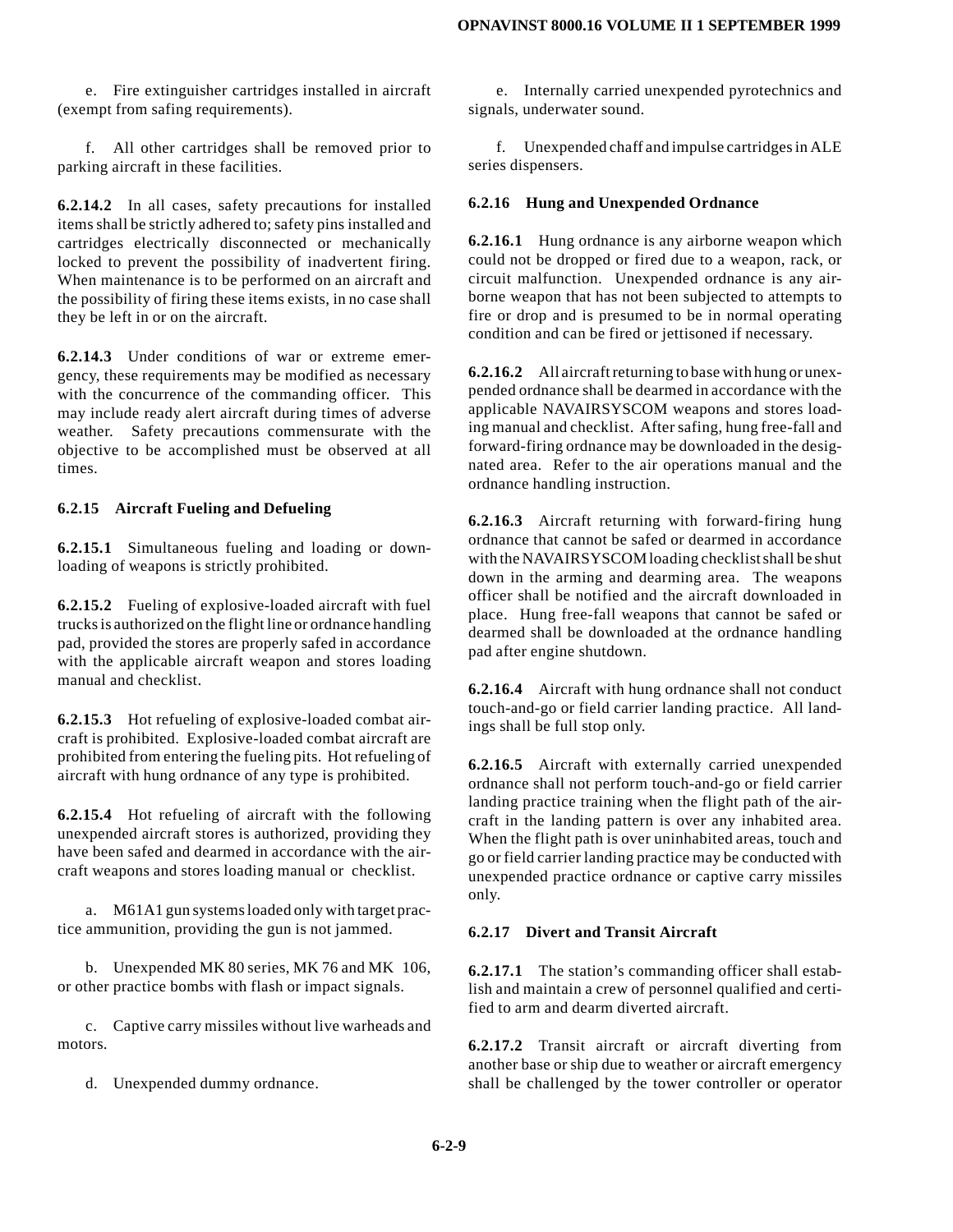who first makes radio contact as to the specific type of ordnance on board. Once the type ordnance has been determined, the station's assigned divert aircraft arming and dearming personnel shall be notified.

**6.2.17.3** After dearming, divert or transit aircraft may be parked in the designated loading area as specified in local instructions. If downloading is required, it shall be conducted in the designated loading and downloading area.

**6.2.17.4** If downloading cannot be accomplished, a security watch shall be posted until aircraft departure.

**6.2.17.5** In the event an aircraft loaded with unfamiliar ordnance diverts into a facility and qualified personnel are not available for dearming, the aircraft shall be shut down andretainedin the dearming area until it has beendearmed or until its departure.

**6.2.17.6** Maintenance and servicing of loaded divert or transit aircraft shall be in accordance with paragraphs 6.2.13, 6.2.14, and 6.2.15.

## **6.2.18 Cargo Aircraft**

**6.2.18.1** Prior to loading or unloading ammunition, explosives, and other hazardous materials, the aircraft shall be grounded.

**6.2.18.2** Loading and unloading shall be done in accordance with explosive safe quantity distance requirements specified by NAVSEA OP 5, volume 1.

**6.2.18.3** If the aircraft carrying explosives and hazardous material requires only minor repairs, the cargo need not be unloaded but repairs shall be accomplished at a location which complies with appropriate explosive safe quantity distance requirements for the cargo aircraft. For major repairs, the plane shall be unloaded and the cargo stored in accordance with NAVSEA OP 5. If a landing is made for refueling purposes only, the cargo need not be unloaded. Refueling shall be accomplished at a location

suitable for the performance of minor repairs as described above. A fire truck shall stand by during handling evolutions.

**6.2.18.4** Prior to aircraft taxi or landing, the pilot shall contact the tower and make known the contents of the cargo and shall request any specific instructions and priority for the aircraft.

**6.2.18.5** The crash crews and firefighting personnel shall be notified as to the type of explosives or hazardous materials aboard prior to taxi or landing.

**6.2.18.6** Cargo aircraft loaded with explosives shall proceed to and from the duty runway by a route that affords the greatest practical separation from inhabited buildings, combat aircraft parking areas, and explosive storage areas. No stops shall be made in proceeding to and from the duty runway except as necessary for safe ground operation of the aircraft.

## **6.2.19 Aircraft Grounding**

**6.2.19.1** During aircraft (combat, cargo, rotary, and fixed wing) explosive loading or downloading, fueling or defueling operations, the aircraft shall be grounded. An aircraft ground is any ground in which the resistance between the aircraft structure and ground is 10,000 ohms or less. The resistance value of an aircraft ground strap must not exceed 10 ohms. Ground straps must have an impedance check annually, be serialized, and a record maintained on ground strap resistance.

**6.2.19.2** Aircraft grounding points shall be identified and marked as shown in figure 6-2-2. The ground system shall be visually checked frequently and at least semiannually to ensure that the connections are secure and free from paint, corrosion, or foreign materials which might impair the efficiency of the system.

**6.2.19.3** Aircraft grounding systems shall be tested for electrical resistance and continuity in accordance with NAVSEA OP 5, volume 1**,** and MIL-HDBK-274(AS) (Electrical Grounding for Aircraft Safety) (NOTAL).